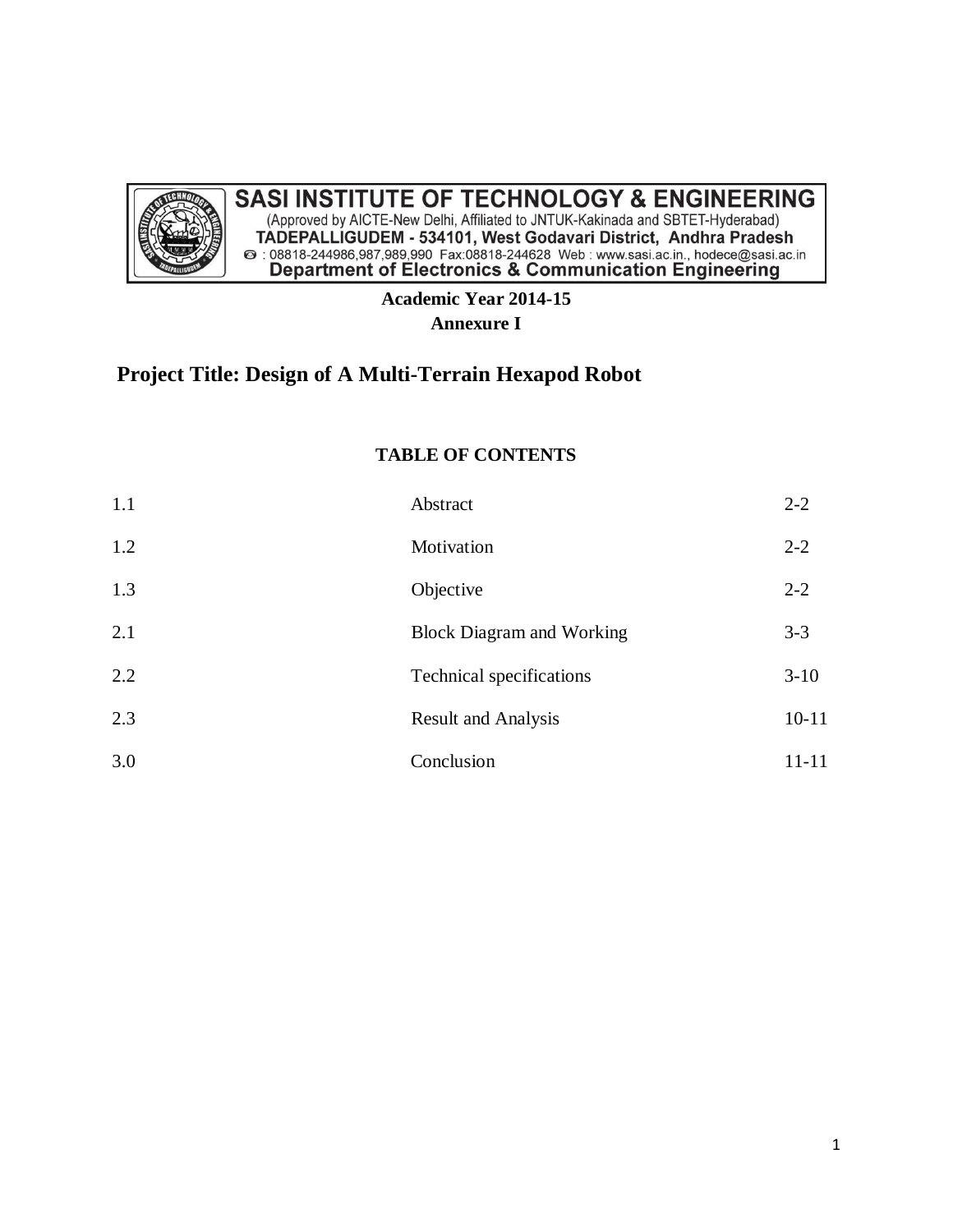#### **1.1. Abstract**

In present days robotics is the vast field to explore things without human intervention. A robot is an electro mechanical device that can perform autonomous or preprogrammed tasks. Robots may be used to perform tasks that are too dangerous or difficult for humans to implement directly. This project mainly discusses the conceptual and detailed design and development of a Hexapod robot with minimum degree of freedom. Electronics architecture and control algorithms are briefly described. The project finishes with discussion of the current results and identifies some future works. This project is aimed to design and construct a robotic system which is used for military people. The configuration and characteristics of the mechanism are introduced. The robot mechanism, process of moving are analyzed. The principal theory which is used in the hexapod robot is elaborated, the control system of the robot is designed. Analysis shows that: The mechanism has the characteristics of compact body, easy control, and good move characteristics. DC servo motor helps the robot to move forward, backward, left, right, stop.

#### **1.2. Motivation**

The robot is used for the military people for carrying the loads. If a military personnel wants to travel from one place to another place he must carry all his weapons, food, clothes etc. The person can place his luggage on robot and he can walk freely and also he can control the robot by himself.

#### **1.3. Objective**

Now-a-days robotics is one of the most developing and advanced technology. Robotics is also useful to do jobs in areas and in situations that are hazardous for human. Our preliminary aim in this project is to build a robot which can carry luggage from a particular place to a new location. And we also had remote controller for the control of the robot. This project increases the speed of the people who are travelling in different types of terrains.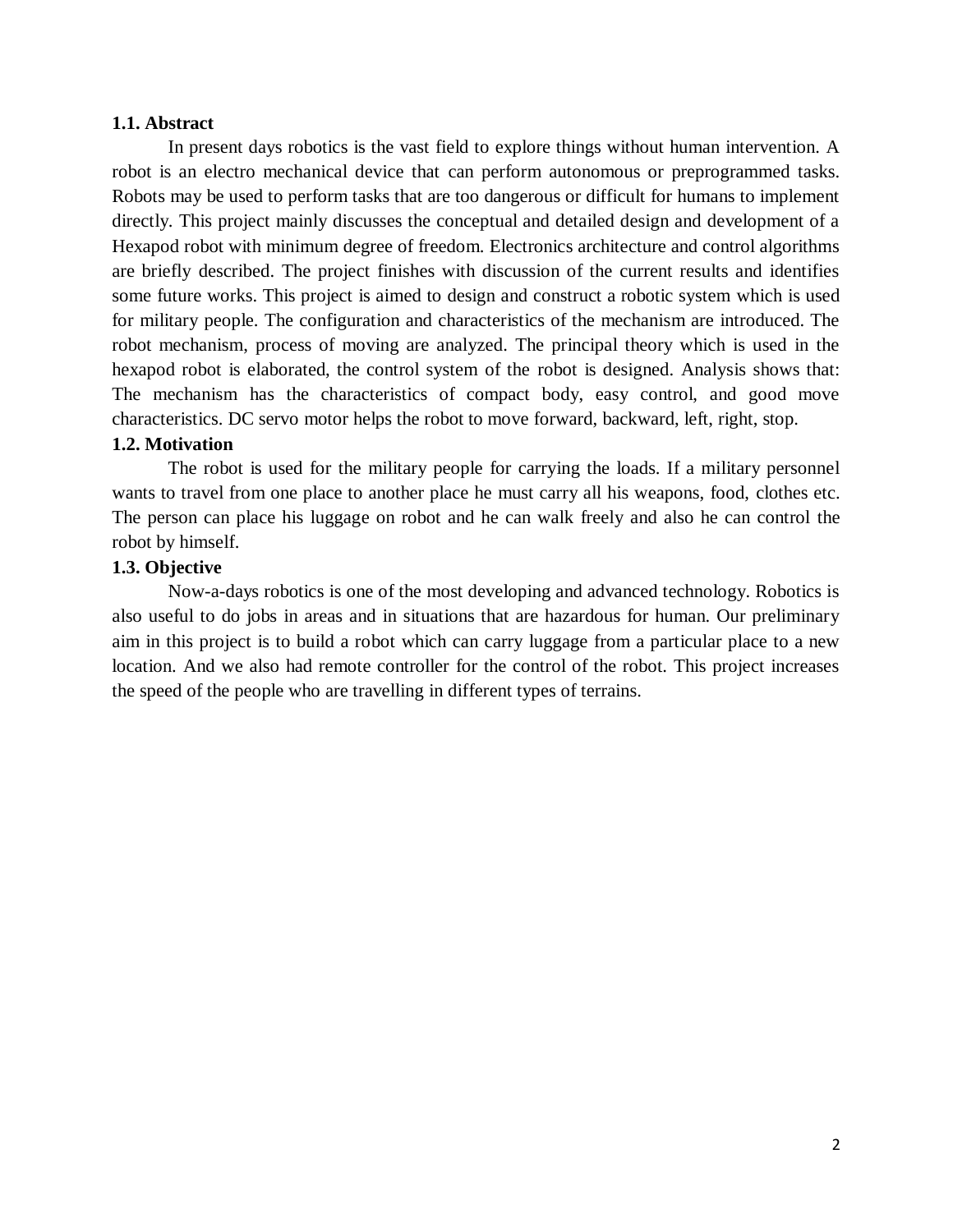#### **2.1.Block Diagram**



**Figure 2.1: Block Diagram of Hexapod robot and the remote controller**

**Working:** The fig:2.1 shows the block diagram of a hexapod robot .It mainly consists of a microcontroller which acts as a controlling unit. Remote controller is used as an input module that controlled by the user to move the robot in desired direction. The instructions from the microcontroller will help to run the motors. Their will a wireless ZigBee transmission between a remote controller and robot.

## **2.2. Technical specifications**

#### **2.2.1 Arduino Uno Board**

The Arduino Uno is a microcontroller board based on the ATmega328 (datasheet). It has 14 digital input/output pins (of which 6 can be used as PWM outputs), 6 analog inputs, a 16 MHz crystal oscillator, a USB connection, a power jack, an ICSP header, and a reset button. It contains everything needed to support the microcontroller; simply connect it to a computer with a USB cable or power it with a AC-to-DC adapter or battery to get started. The Uno differs from all preceding boards in that it does not use the FTDI USB-to-serial driver chip. Instead, it features the Atmega8U2 programmed as a USB-to-serial converter. "Uno" means one in Italian and is named to mark the upcoming release of Arduino 1.0. The Uno and version 1.0 will be the reference versions of Arduino, moving forward. The Uno is the latest in a series of USB Arduino boards, and the reference model for the Arduino platform; for a comparison with previous versions, see the index of Arduino boards.

#### **Features:**

- Microcontroller: ATmega328
- Operating Voltage: 5V
- Input Voltage (recommended): 7-12V
- Input Voltage (limits): 6-20V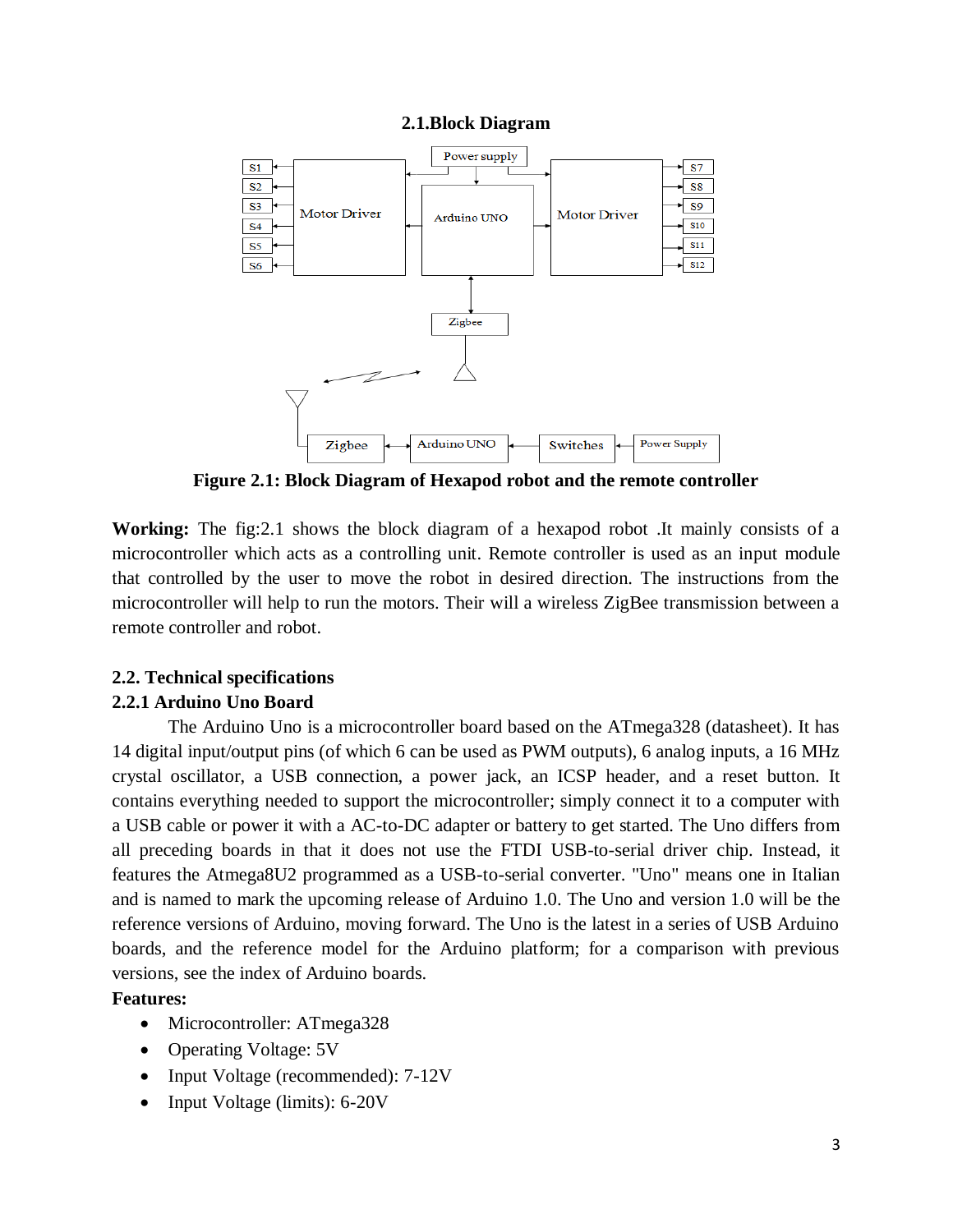- Digital I/O Pins: 14 (of which 6 provide PWM output)
- Analog Input Pins: 6
- DC Current per I/O Pin: 40 mA
- DC Current for 3.3V Pin: 50 mA
- Flash Memory: 32 KB of which 0.5 KB used by boot loader
- SRAM: 2 KB
- EEPROM: 1 KB
- Clock Speed: 16 MHz



| <b>Arduino Technical Specifications</b>               |  |                                                       |
|-------------------------------------------------------|--|-------------------------------------------------------|
| <b>Operating Voltage</b><br>$\bullet$                 |  | 5V                                                    |
| Supply Voltage (recommended)<br>$\bullet$             |  | 7-12V                                                 |
| Maximum supply voltage (not recommended)<br>$\bullet$ |  | 20V                                                   |
| Digital I/O Pins<br>$\bullet$                         |  | 14 (of which 6 provide PWM output)                    |
| Analog Input Pins<br>$\bullet$                        |  | 6                                                     |
| DC Current per I/O Pin<br>$\bullet$                   |  | $40 \text{ mA}$                                       |
| DC Current for 3.3V Pin<br>$\bullet$                  |  | $50 \text{ mA}$                                       |
| <b>Flash Memory</b><br>٠                              |  | 32 KB (ATmega328) of which 0.5 KB used by boot loader |
| <b>SRAM</b><br>٠                                      |  | $2$ KB (ATmega $328$ )                                |
| <b>EEPROM</b><br>$\bullet$                            |  | 1 KB (ATmega328)                                      |
| Clock Speed                                           |  | 16 MHz                                                |

#### **2.2.2. Zigbee System**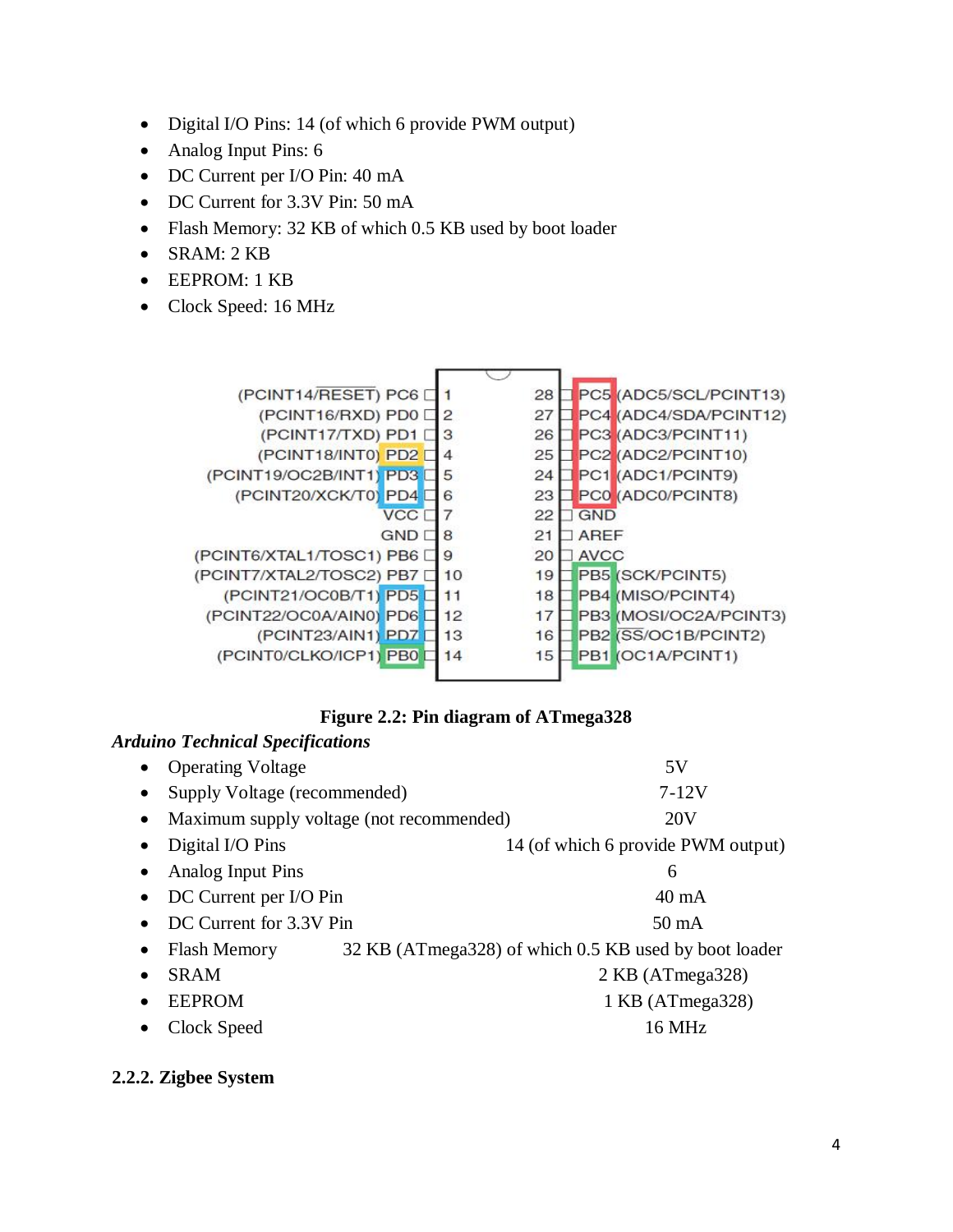ZigBee is a home-area network designed specifically to replace the proliferation of individual remote controls. ZigBee was created to satisfy the market's need for a cost-effective, standards-based wireless network that supports low data rates, low power consumption, security, and reliability. To address this need, the ZigBee Alliance, an industry working group, is developing standardized application software on top of the IEEE 802.15.4 wireless standard. The alliance is working closely with the IEEE to ensure an integrated, complete, and interoperable network for the market. For example, the working group will provide interoperability certification testing of 802.15.4 systems that include the ZigBee software layer.

## *Why do we need ZigBee technology?*

- Addresses the unique needs of most remote monitoring and control and sensory
- Network applications.
- Enables the broad-based deployment of wireless networks with low cost, low Power solutions.
- Provides the ability to run for years on inexpensive primary batteries for a typical monitoring application.
- ZigBee was realized that this technology is low cost.

## **ZIGBEE** *Layer Architecture:*

The new ZigBee protocol provides an open standard for low-power wireless networking of monitoring and control devices. Working with the IEEE 802.15.4 standard which focuses on low-rate personal area networking and defines the lower protocol layers (i.e., the physical layer, or PHY, and the medium access control layer, or MAC)—ZigBee . ZigBee uses the IEEE 802.15.4 physical and MAC (medium access control) layers to provide standards-based, reliable wireless data transfer. ZigBee adds network structure, routing, and security (e.g., key management and authentication) to complete the communications suite.



#### **Figure 2.3: ZigBee Architecture.**

On top of this robust wireless engine, ZigBee profiles provide target applications with the interoperability and inter compatibility required to allow similar products from different manufacturers to work seamle defines the upper layers of the protocol stack, from network to application, including application profiles. Think of 802.15.4 as the physical radio and ZigBee as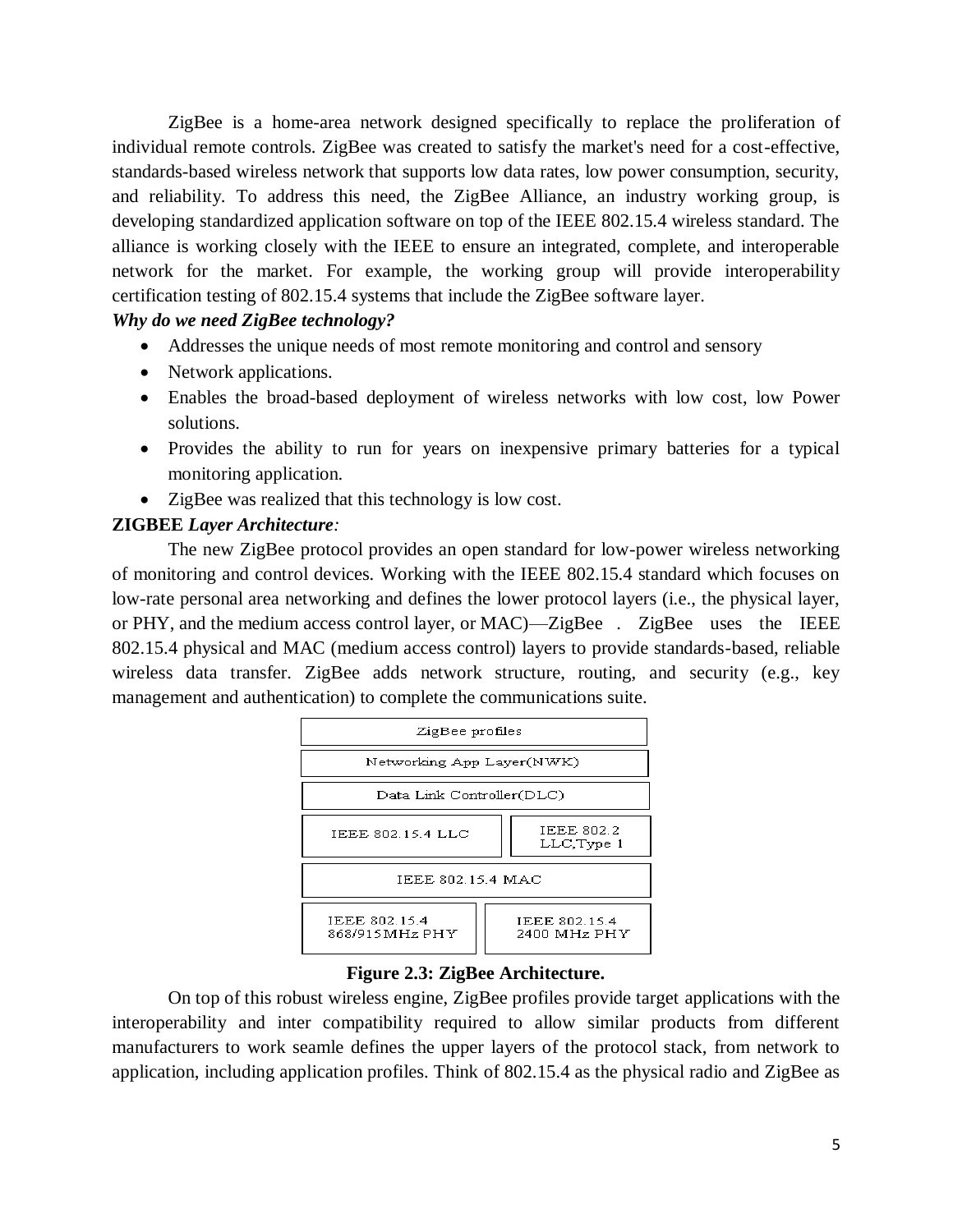the logical network and application software ZigBee uses the license-free ISM bands, which provide unrestricted geographic use.

The new standard targets home and building control, automation, security, consumer electronics, PC peripherals, medical monitoring, and toys. These applications require a technology that offers long battery life, reliability, automatic or semiautomatic installation, the ability to easily add or remove network nodes, signals that can pass through walls and ceilings, and low system cost.

ZigBee and the underlying 802.15.4 standard offer the system designer several classes of devices: the reduced-functionality device (RFD), the full-functional device (FFD), and the network coordinator. All ZigBee networks have at least one RFD or FFD and a network coordinator. Most sensor applications fall natively into the RFD class, with extended networks making use of both FFDs and network coordinators to form bridges and links required by the network topology. ZigBee networks can form autonomously, based on connectivity and function.

#### *ZigBee Interfacing with Microcontroller*

The focus of network applications under the IEEE 802.15.4 ZigBee standard include the features of low power consumption, needed for only two major modes (Tx/Rx or Sleep), high density of nodes per network, low costs and simple implementation. The ZigBee has 20 pins. In our project the transmitter of the Arduino is connected to receiver of the ZigBee. The receiver of the Arduino is connected to the transmitter of the ZigBee. The communication between the ZigBee module and the Arduino UNO is done by cross legged connection.



**Figure 2.4: Interfacing Of ZigBee With Microcontroller**

#### **2.2.3. Servo Motors**

#### *Servomotor Driver*

A servo motor controller is a circuit that is used to control the position of a servo motor. It is also called as a servo motor driver. A servo motor controller consists of a controller, the servo motor and the power supply unit. Servo motor driver may be used to control a single servo or even a group of servo motors. In many projects where servo motor controlling is the mainstay of the task to be accomplished, the controller must drive more than one servo. An example of this is an RC airplane, which uses many servos.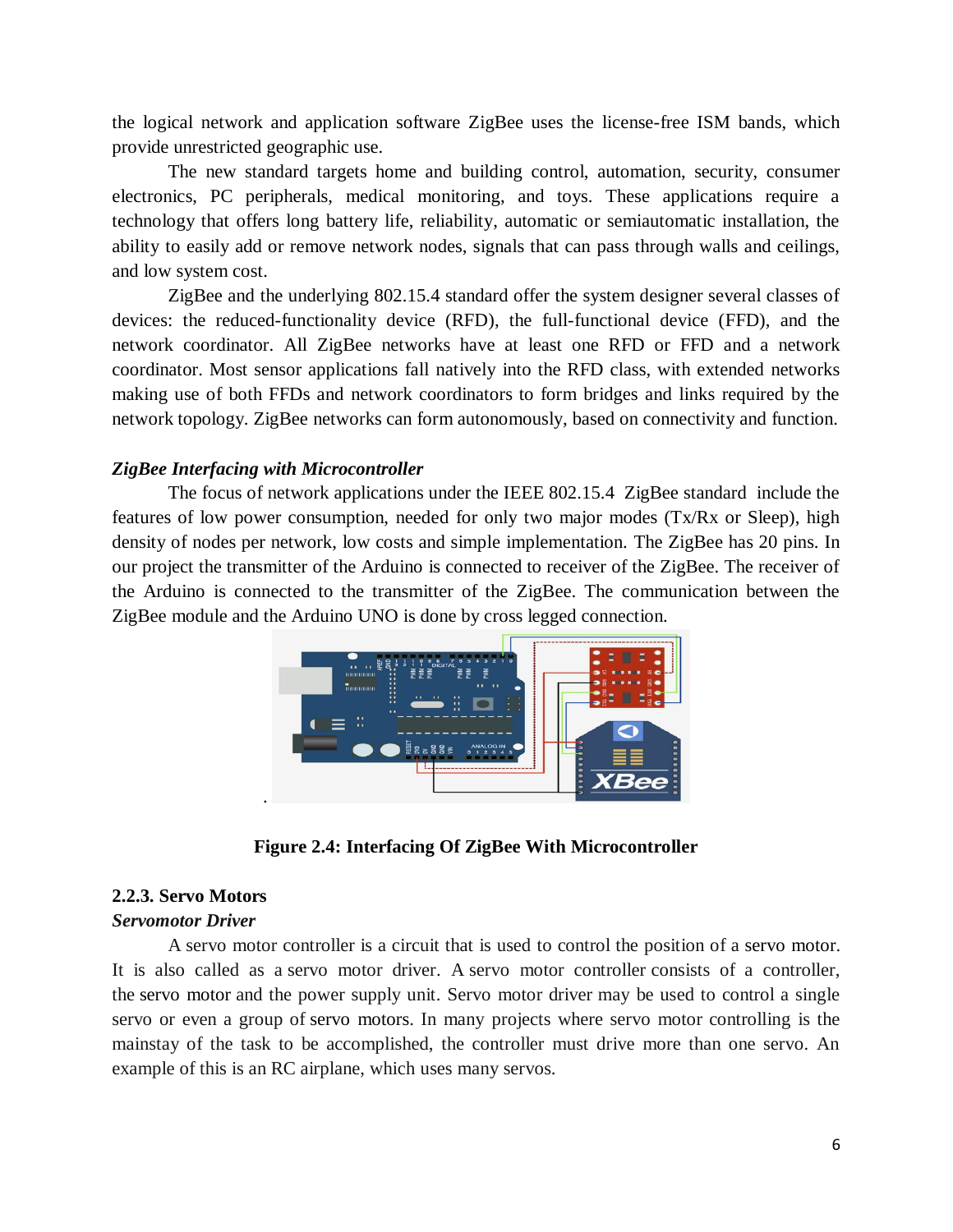#### *Essential-components*

1.Micro-controller

2.A power supply unit.

#### *Micro-controller*

A servo motor is driven by applying the voltage signal to it regular intervals. The servo is sensitive to timing variations. A pulse of specific width has to be applied at specific intervals of time. Typically, the duration of pulse varies from 0ms to 2.2ms and the repetition rate is 50Hz to 60Hz. For precise position control, the controller that is chosen must have timers that have the required resolution. Also, if more than one motor has to be controlled simultaneously, the processor clock must be fast enough. For a single motor control, an 8051 can be used like a AT89s51 or a P89v51RD2. But for more than one motor, we must use a PIC, like a PIC18F or a ATMEGA, so that it's internal PWM can be utilized. However, the selection of micro-controller depends totally on the designer and the project requirements.

#### *Power Supply*

The design of the power supply unit servo motor controller depends on the number of servo motors that are interfaced to the board. Servo motors operate from 4.8V to a 6V supply voltage. The typical value is 5v. Applying voltages greater than the supply voltage is not advisable as it may render the motor permanently useless. The current draw of the motor is variable and depends on the torque that it generates. Also it will draw less current when in idle mode and more current when it is running. A servo motors maximum current draw is given as its stall current. This is the maximum current it will draw when running with the maximum torque before it stops due to overload. This current value can be as high as 1 A for some motors. For a single motor control a voltage regulator like a LM317 can be used along with a suitable heat sink. But when multiple motors need to be interfaced, a high quality supply with higher current rating must be used. A SMPS (Switched mode power supply) can be a good option.

Block Diagram below showing interconnections in a Servo Motor Driver



**Figure 2.5: Interconnections in a Servomotor Driver**

#### *Controlling Servo Motor*

The servo motor has three terminals. Position signal (PWM Pulses),  $V_{cc}$  (From Power Supply), Ground. The servo motor angular position is controlled by applying PWM pulses of specific width. The duration of pulse varies from about 0.5 ms for 0 degree rotation to 2.2 ms for 180 degree rotation. The pulses need to be given at frequencies of about 50Hz to 60Hz.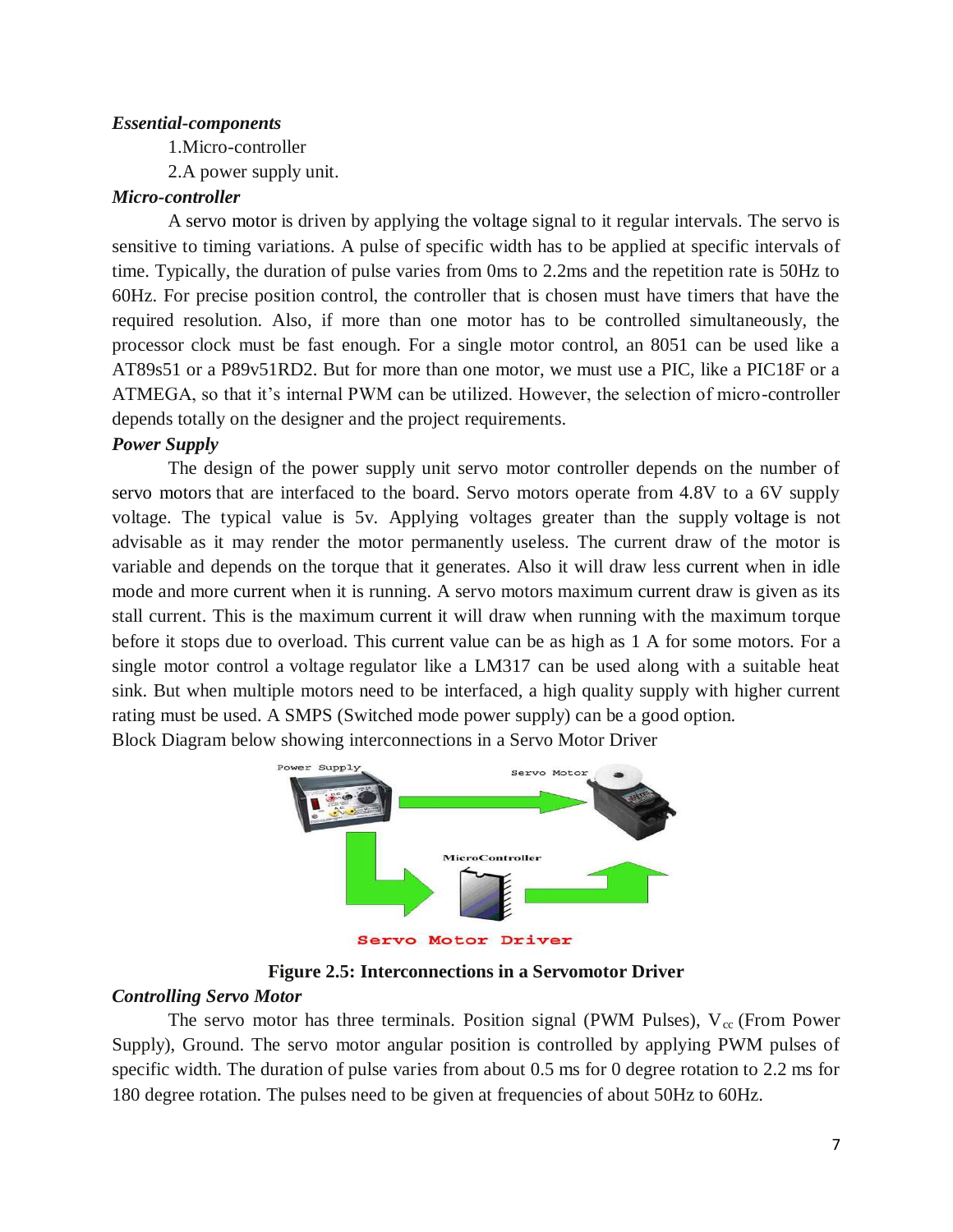In order to generate the PWM (Pulse Width Modulation) waveform, as shown in figure below, one can use either the internal PWM module of the micro-controller or the timers can be used. Using the PWM block is more flexible as most micro-controller families design the blocks to suit the needs of application like Servo motor. For different widths of PWM pulses, we need to program the internal registers accordingly. Now, we also need to tell the microcontroller how much it has to rotate. For this purpose, we can use a simple potentiometer and use an ADC to get the rotation angle or for more complex applications an accelerometer can be used. The below fig:2.6 shows PWM pulses for servo motors.



**Figure 2.6: PWM pulses for servomotor**

## *Towerpro Sg90 Micro Servomotor 9g*

The fig: 2.7 tower pro servomotor which we used in this project and its dimensions. Tiny and lightweight with high output power. Servo can rotate approximately 180 degrees (90 in each direction), and works just like the standard kinds but smaller. You can use any servo code, hardware or library to control these servos. Good for beginners who want to make stuff move without building a motor controller with feedback  $\&$  gear box, especially since it will fit in small places. It comes with a 3 horns (arms) and hardware. fig:2.7 shows the output waveforms of servomotor.



 **Figure 2.7: Towerpro Sg90 Micro Servomotor 9g**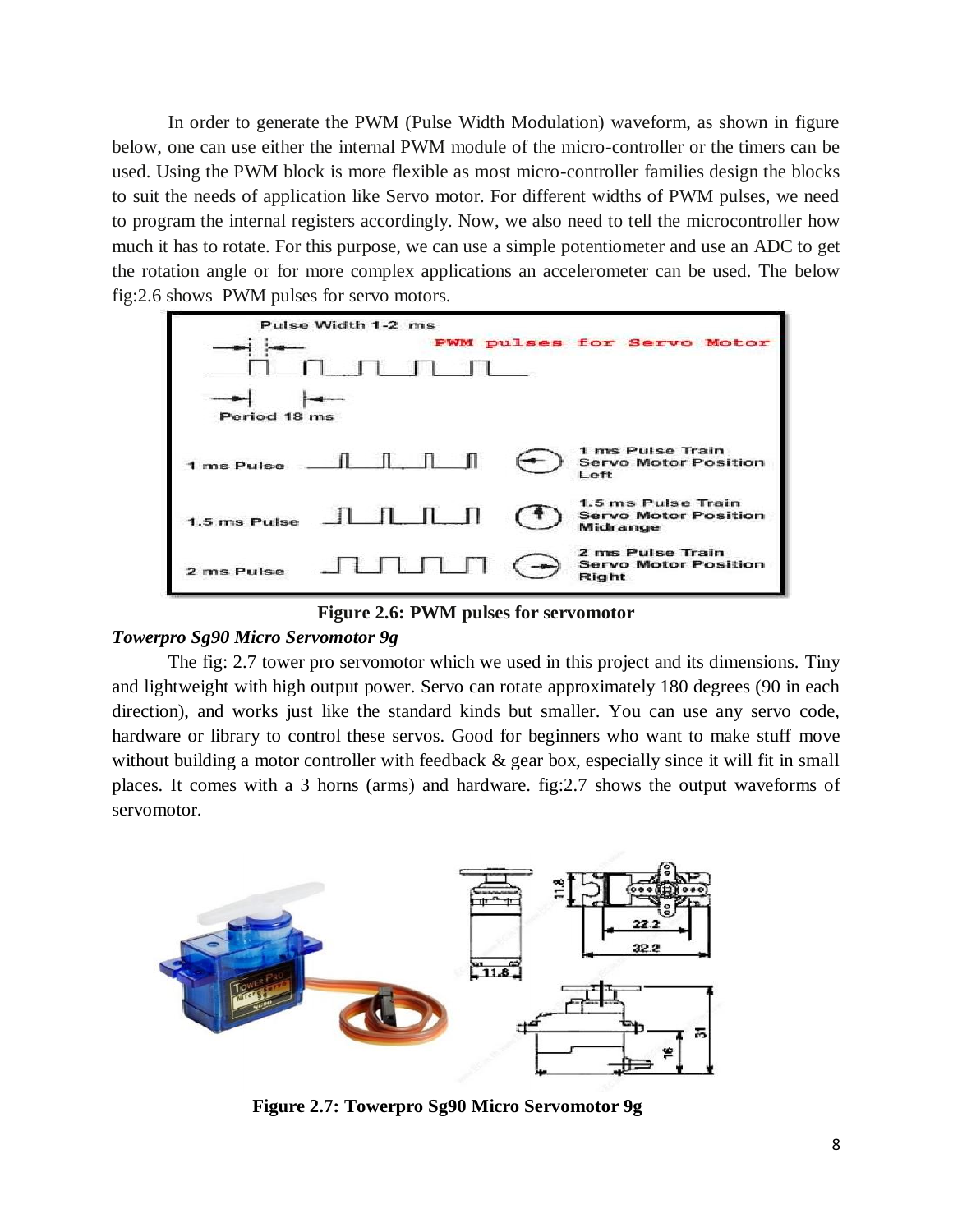Position "0" (1.5 ms pulse) is middle, "90" ( $\sim$ 2 ms pulse) is all the way to the right, "90" ( $\sim$ 1 ms pulse).

#### *Specifications*

- Weight: 9 g
- Dimension: 22.2 x 11.8 x 31 mm approx.
- Stall torque: 1.8 kgf·cm
- Operating speed: 0.1 s/60 degree
- Operating voltage:  $4.8 \text{ V} (-5 \text{V})$
- Dead band width: 10 µs
- Temperature range:  $0^{\circ}$ C 55 $^{\circ}$

#### *Interfacing of Servomotor With Arduino Uno*

Servo motors are small controllable motors that lend to implementation in many applications. There are Servos with many different speeds, sizes and torque capabilities, but all have 3 wires, power, ground and control. Servo motors are popular with hobbyists because they are inexpensive, \$15-\$100, and control of Servo motors with microcontrollers is universal for all models. Servo's receive pulse width modulated (PWM) signals to determine in which manner to move. There are many ways to send this signal to the motor; this application covers how to send the desired PWM signal to the Servo motor using the Arduino UNO microcontroller.

The Arduino UNO is a popular microcontroller which comes on a development board to accelerate programming, provides simple interfacing with peripheral devices and connection with computers. The Arduino UNO chip is programmed with the Arduino programming language and Arduino 1.0 software through a USB port on the board which plugs into a computer's USB port. The Arduino 1.0 software writes code from the software to the chip by uploading the file containing the desired code to the board. Once the chip has been programmed with the desired code, the chip can be removed from the development board and connected to any circuit. There is much literature on this board and in the reference section of this document there are several places to find more information on this topic. Specifications Servo motors are controlled through the control line, usually a yellow or white wire.

The pulse width of the signal sent to the Servo control wire determines how the motor will move, either clockwise or counter clockwise. When the Pulse Width is less than 1.5ms the motor will move to the 0 positions and hold. When the Pulse Width is 1.5ms the motor will rotate to the 90 degree position and if the Pulse Width is greater than 1.5 ms the motor will rotate to the 180 position. When the motor reaches the desired position it will hold there until a signal is sent to move. This is done in this application using the Arduino 1.0 coding software to write to one of the Arduino UNO's 5 PWM output pins. The PWM output pins on the development board can be written to with different pulse widths which are used to control the motor. The fig:2.8 shows the interfacing of microcontroller with servomotors.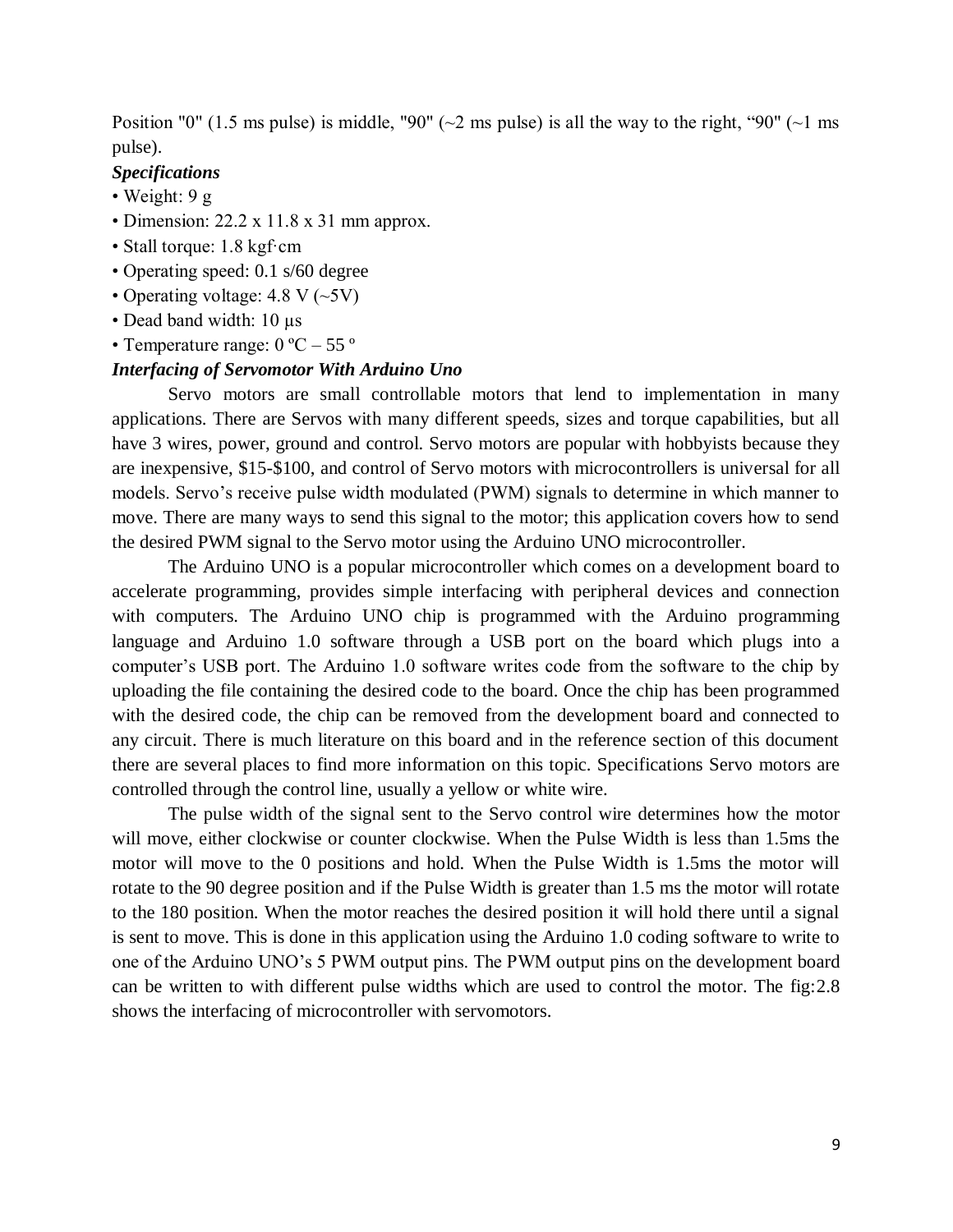

**Figure 2.8: Interfacing Of Microcontroller with Servomotors**

# **2.2.4. Power supply**:

With just two parts your Arduino goes portable, powered by a 9V battery. Note that these connections are the same ones you'd use to make a plug to connect to a solar cell array, a car lighter plug or a larger battery. It needs a 9V battery clip (snap connector), a 2.1mm power plug, a soldering iron and some solder, and optionally a small piece of heat shrinks tubing. Any hobby shop should have these items. First, slide the outer shell of the plug over the battery clip's wires. Optionally, slide a piece of heat-shrink tubing over the red (+) wire to protect the positive connection. Next, solder the battery clip's black (-) wire to the outside connection of the plug. Then solder the battery clip's red  $(+)$  wire to the center connection of the plug.

## **2.3. Results and Analysis**

The different applications of this hexapod robot, pictures and description of our project has been made and finally conclusion of our project.



**Figure 2.9: Hexapod Robot**